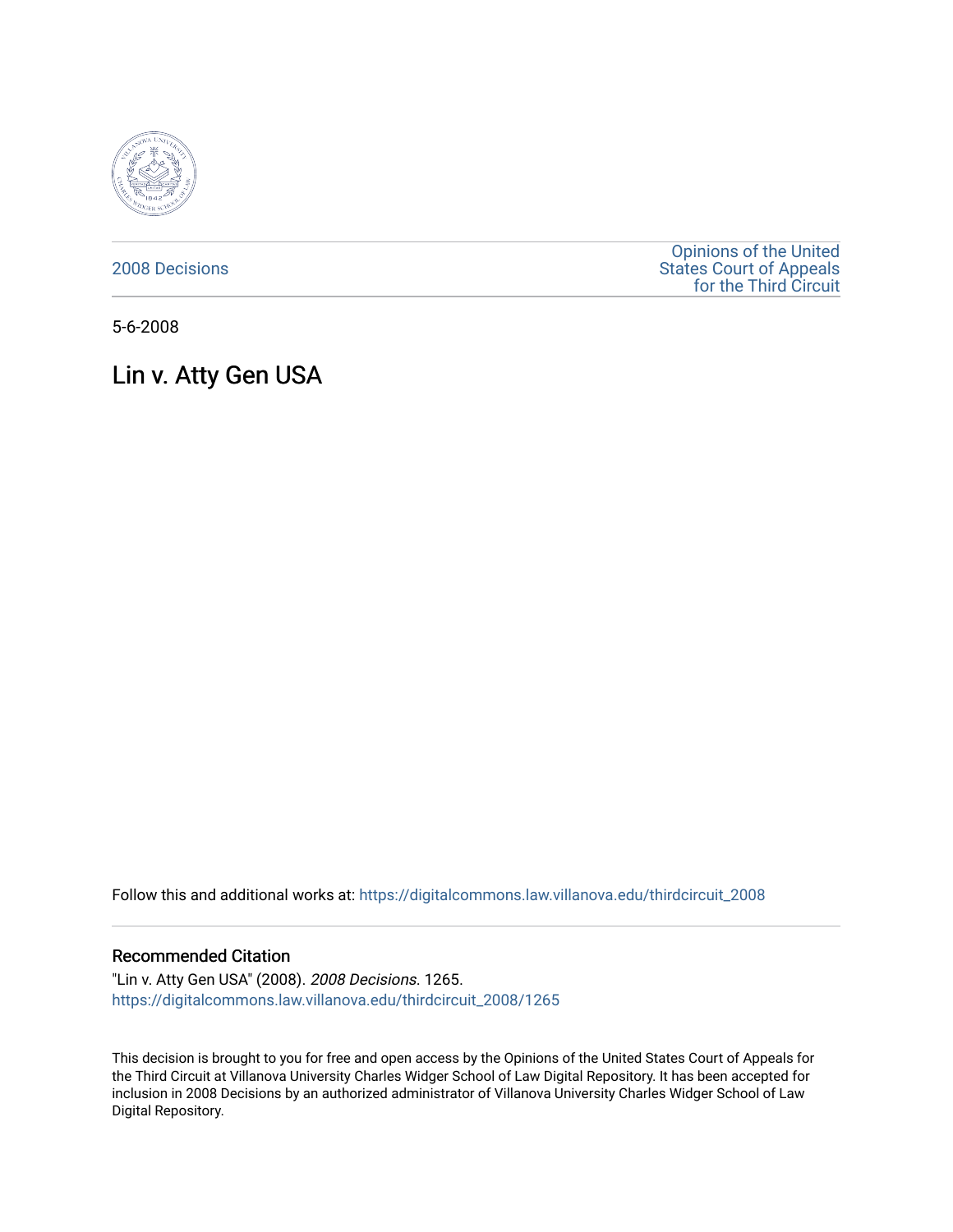### **NOT PRECEDENTIAL**

# UNITED STATES COURT OF APPEALS FOR THE THIRD CIRCUIT

## No. 07-1181

#### BI CHAI LIN,

Petitioner

v.

## ATTORNEY GENERAL OF THE UNITED STATES,

\_\_\_\_\_\_\_\_\_\_\_\_\_\_\_\_\_\_\_\_\_\_\_\_\_\_\_\_\_\_\_\_\_\_\_\_

Respondent

On Petition for Review of an Order of the Board of Immigration Appeals (Agency No. A97 646 953) Immigration Judge: Daniel A. Meisner

Submitted Pursuant to Third Circuit LAR 34.1(a) May 1, 2008

\_\_\_\_\_\_\_\_\_\_\_\_\_\_\_\_\_\_\_\_\_\_\_\_\_\_\_\_\_\_\_\_\_\_\_\_

Before: SLOVITER, STAPLETON and COWEN, Circuit Judges

(Opinion filed: May 6, 2008) \_\_\_\_\_\_\_\_\_\_\_

## OPINION \_\_\_\_\_\_\_\_\_\_\_

PER CURIAM

Bi Chai Lin, a native and citizen of China, petitions for review of a final order of

the Board of Immigration Appeals ("BIA"), affirming the Immigration Judge's ("IJ")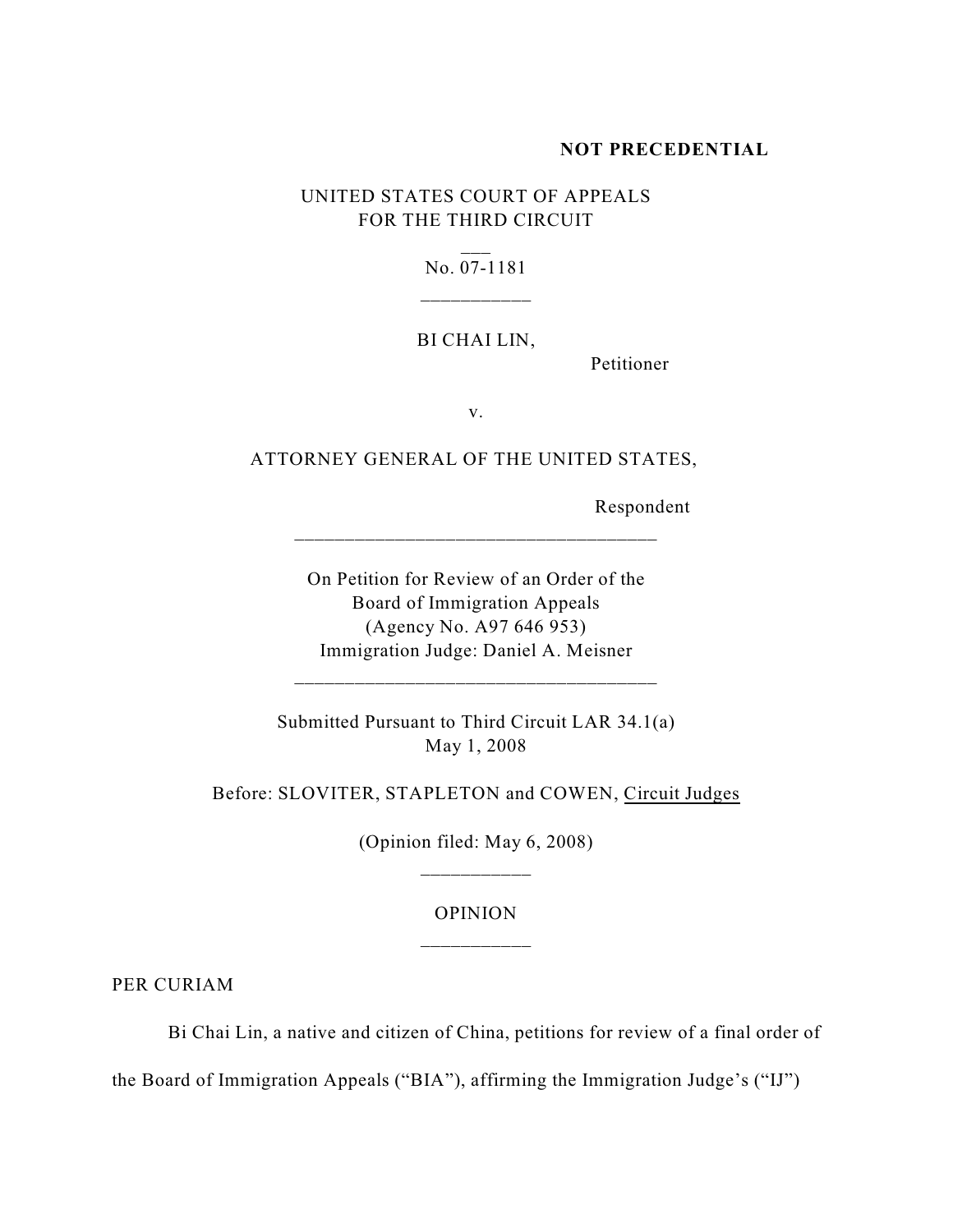decision denying asylum and related relief. We will deny the petition.

Lin, a native of Fujian Province, People's Republic of China, entered the United States without inspection on June 17, 2000. In October 2003, Lin was charged as being removable for being present in the United States without having been admitted or paroled. Lin conceded removability and applied for asylum, withholding of removal, relief under the Convention Against Torture ("CAT"), and voluntary departure in alternative to removal. Lin argued that she would be persecuted under the family planning policy in China because of the two children she gave birth to in the United States, and because she was pregnant with a third child. After a hearing in July 2005, the IJ denied relief, finding that Lin had failed to meet her burden to establish a well-founded fear of future persecution, and ordered Lin removed to  $China<sup>1</sup>$ . The IJ granted the application for voluntary departure. The BIA adopted and affirmed the IJ's decision, agreeing that Lin had "not demonstrated an objectively reasonable fear of persecution . . . ." A.R. 2. Lin's petition for review is now before the Court. $2$ 

As noted, Lin's sole claim for relief from removal was based on her fear of future

 $<sup>1</sup>$  The IJ also found that Lin failed to meet her burden for withholding of removal or</sup> protection under the CAT.

 $2^2$  Lin commenced this appeal by timely filing a "petition for review and Complaint for Injunctive Relief and Declaratory Relief [pursuant to § 2241]" and a motion for a stay of removal. On April 5, 2007, this Court denied the motion for a stay and granted the Government's motion to dismiss to the extent the petition sought relief under 28 U.S.C. § 2241 and injunctive relief. The Court construed the claims and arguments in the petition to be in support of a petition for review, which is the petition we now consider.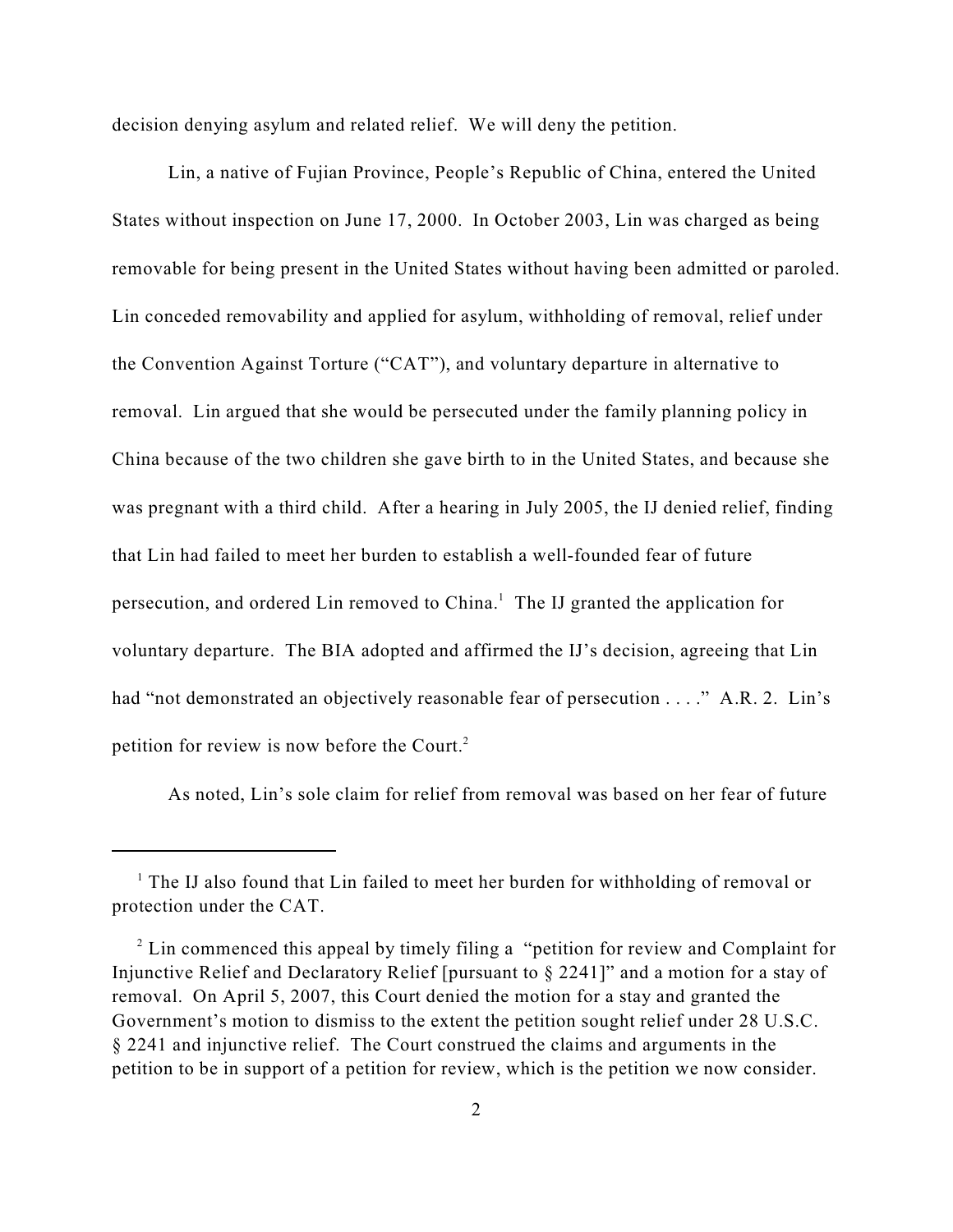persecution; thus, the question before this Court is whether she met her burden of showing that her fear of sterilization was objectively reasonable.

We use a substantial evidence standard to review findings of whether an applicant has a well-founded fear of future persecution. Gao v. Ashcroft, 299 F.3d 266, 272 (3d Cir. 2002). Under the substantial evidence standard, findings are upheld "unless any reasonable adjudicator would be compelled to conclude to the contrary." 8 U.S.C. § 1252(b)(4)(B); Zheng v. Gonzales, 417 F.3d 379, 381 (3d Cir. 2005).

In support of her claims for relief, Lin produced a letter from her mother stating that if Lin is sent back to China, her mother worries that Lin would be sterilized, just as Lin's mother was in the 1980s. Lin also submitted identification information, verification of her pregnancy, and the Fujian Province Family Planning Regulations.<sup>3</sup> The record also includes the State Department's 2004 profile on asylum claims for China ("2004 Profile"). The IJ relied on the 2004 Profile, which stated that there had been no cases of forced abortion or sterilization in Fujian province in the last ten years, and that the population policy was enforced by social pressure and fines rather than forced sterilization or abortion. A.R. 261-62. The IJ also noted that Lin had produced no evidence that her U.S. citizen children could not remain in the United States. A.R. 264.

On appeal to the BIA, Lin argued only that the IJ applied the wrong standard in

 $3$  As the IJ noted, Lin only submitted the odd-numbered pages of the translation of the regulations. A.R. 210-15; 263.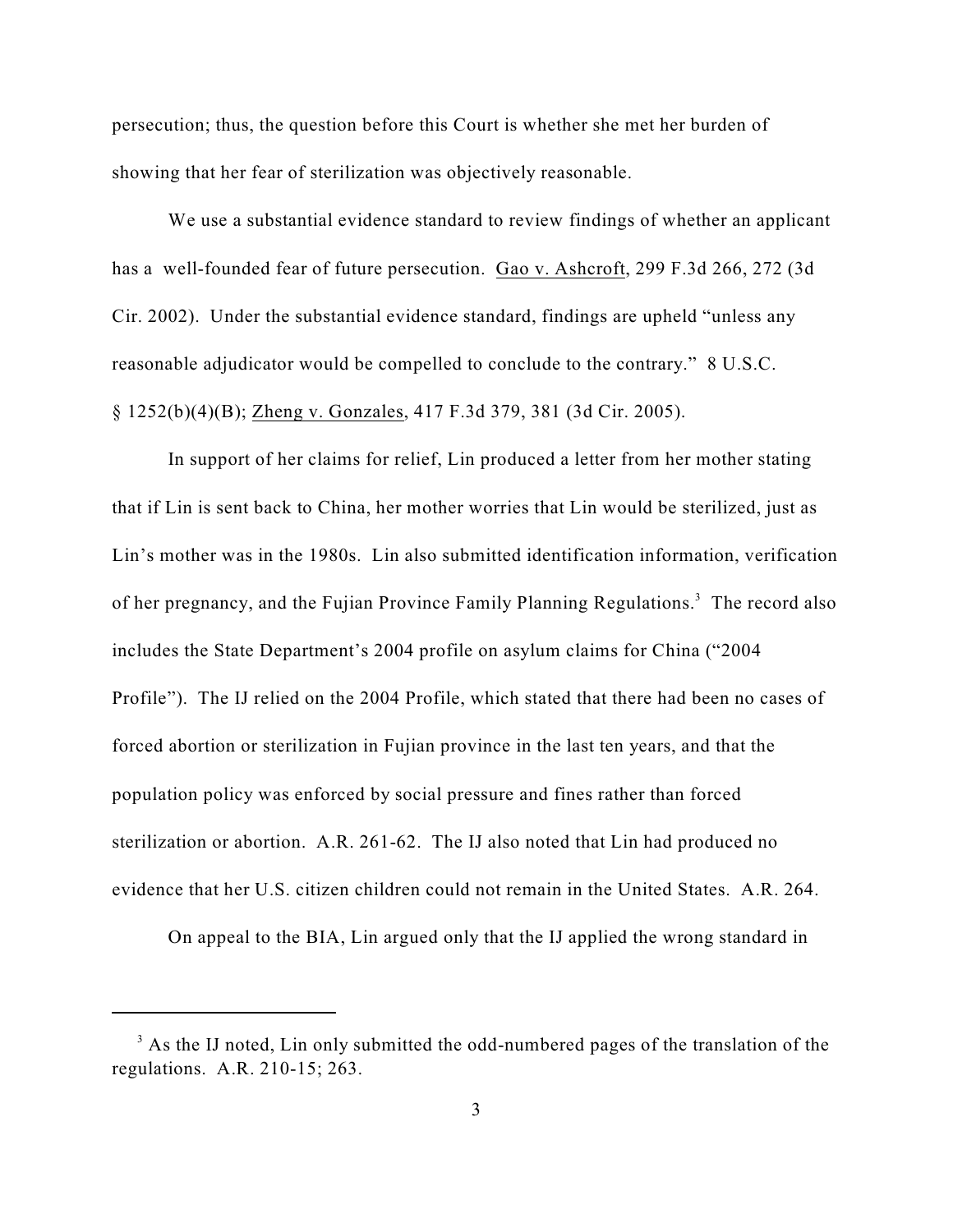determining that she had failed to establish a well-founded fear of persecution.<sup>4</sup> The BIA affirmed the IJ's denial of asylum, mentioning specifically the 2004 Profile, and noting that it had recently held in Matter of C-C-, 23 I&N Dec. 899 (BIA 2006) that the birth of foreign-born children to Chinese nationals returning from abroad did not establish a prima facie case for asylum. A.R. 2.

In her brief to this Court, Lin mentions in passing the holding of Cardoza-Fonseca, and argues that the IJ's and BIA's decisions are wrong, because "a reasonable person in Ms. Lin's circumstances would fear persecution upon return to China because of her violations of China's coercive family planning policy." Petitioner's Brief at 10. The bulk of her brief, however, argues that her claims are supported by facts presented in recent cases in this Circuit and the Second and Eleventh Circuits, including an affidavit by Dr. John Aird, the State Department's 2005 Country Report, and 2003 documents from the Changle City Family-Planning Administration and the Fujian Province Department of Family-Planning Administration. These documents were not produced in Lin's proceedings before the IJ or the BIA.

Our review of the record is confined solely to the evidence that Lin presented to the agency. 8 U.S.C. § 1252(b)(4); see Berishaj v. Ashcroft, 378 F.3d 314, 328-30 (3d

<sup>&</sup>lt;sup>4</sup> Although Lin's brief to the BIA is less than clear, it appears that she was arguing that the IJ failed to apply the holding of INS v. Cardoza-Fonseca, 480 U.S. 421, 449 (1987) that an alien need not prove that it is more likely than not that she will be persecuted in her home country.